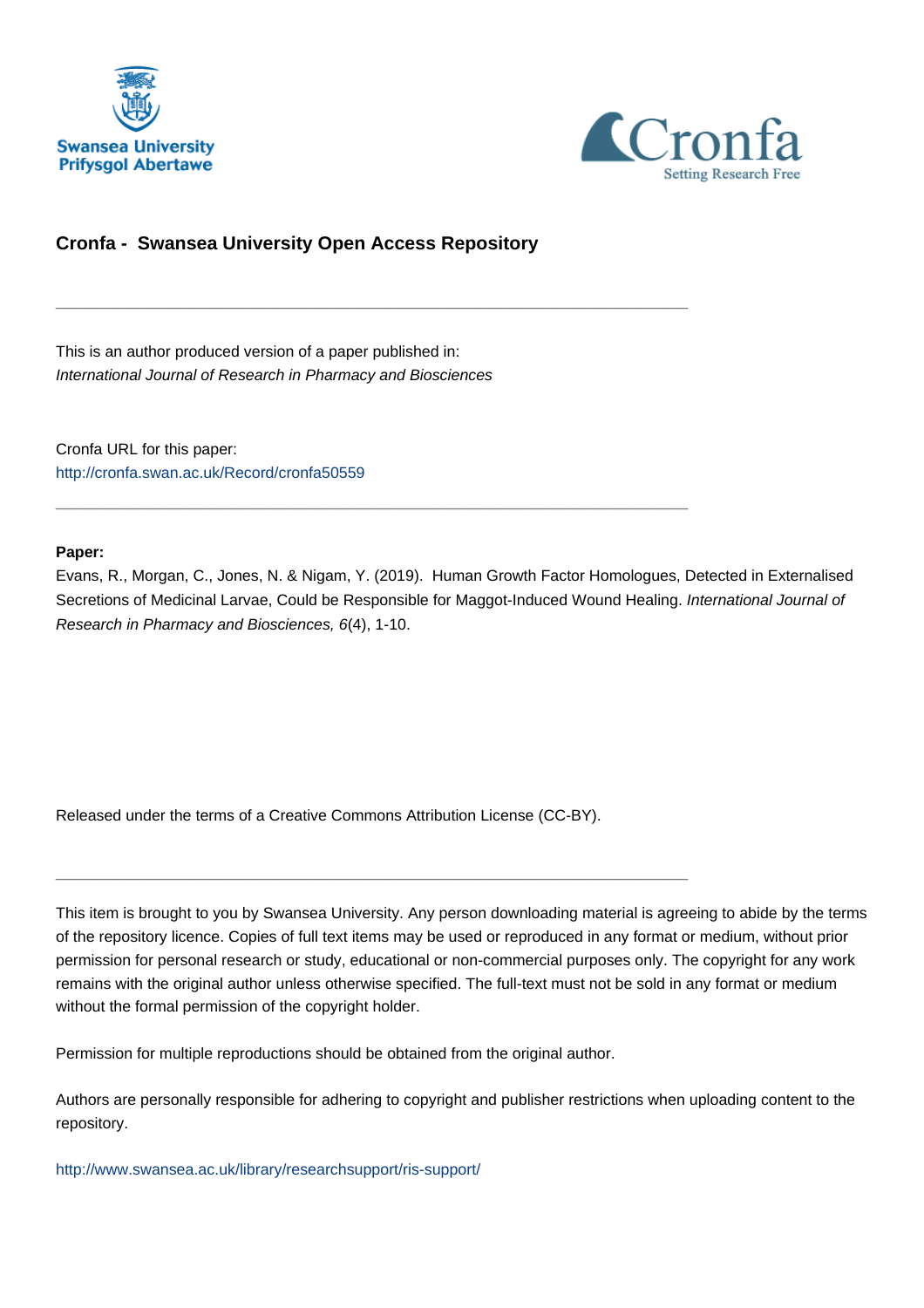

**Rhys Evans<sup>1</sup> , Claire Morgan2\* , Nicholas Jones<sup>2</sup> , Yamni Nigam<sup>1</sup>**

*<sup>1</sup>College of Human and Health Sciences, Swansea University, Swansea, Wales, UK 2 Swansea University Medical School, Swansea University, Swansea, Wales, UK*

*\*Corresponding Author: Dr. Claire Morgan, Swansea University Medical School, Swansea university, Swansea, Wales, UK, Email: c.morgan@swansea.ac.uk*

## **ABSTRACT**

*Medicinal maggots (Lucilia sericata), are used for the treatment of sloughy, necrotic wounds. Well known for their ability to effectively debride a wound, clinical and laboratory observations also suggest that maggots may exert a range of potential secondary effects, including fibroblast migration and acceleration of wound healing. Previous studies attribute this migration mainly to the action of proteases present in externalised maggot secretions. In this study, we investigated the effect of native maggot excretions/ secretions on fibroblast migration in the absence of digestive proteases, and found significantly enhanced levels of fibroblast migration following exposure to protease-free L. sericata secretions, suggesting the presence of additional factors contributing to fibroblast migration. Since growth factors are believed to play an essential role in fibroblast migration, we analysed maggot secretions for any indication that these, or molecules like these, may be present. Here we report uniquely on the discovery and quantification of maggot-derived human growth factor homologues, detected by Western blot analysis and enzyme-linked immunosorbent assays in secretions of L. sericata larvae. We believe and propose that these growth factors may act inadvertently in the human wound, and be partly responsible for the observed and reported maggot -stimulated wound healing.*

**Keywords:** *maggots, Lucilia sericata, larvae, wound healing, growth factors*

## **INTRODUCTION**

Chronic wounds are characterised by aberrations in normal wound healing processes and a delay in wound healing (1). Often, when wounds fail to heal, epithelial cells become unresponsive to growth factor signals and proliferate around the wound margins, without migrating over the wounds surface (2).

Larval Debridement Therapy (LDT) or Maggot Therapy (MT) for chronic and necrotic wounds, including pressure sores (3) and diabetic foot ulcers (4), uses the medicinal maggot *Lucilia sericata*, and has been shown to debride wounds considerably quicker than other conventional treatments, including hydrogel therapy (5).

In addition, MT has recently been shown to have a wide range of positive healing effects *in vivo and in vitro:* Clinically, several reports claim that there is an improved healing outcome following treatments of patients with MT (6-8). To date, however, there has been only one major clinical trial which examined wound healing, and found there was no significant improvement in wound healing for patients following MT as opposed to conventional treatment (9). Future clinical trials, better designed to focus on healing rather than debridement as an endpoint (10), are warranted.

I*n vitro*, scientists have uncovered several enhanced effects of maggot secretions on wound healing pathways, including promotion of angiogenesis (8, 11-13) Zhang et al, 2010, 2017)), increasing microvascular epidermal cell migration (14), up regulating expression of wound healing related genes, including epidermal growth factor (EGF), transforming growth factor (TGF)-β1 and vascular endothelial growth factor (VEGF)-A (15).

Proteome sequencing has also shown the presence of 5 potentially therapeutic peptidases secreted by *L. sericata* (16), which have been suggested to contribute to wound healing by promoting remodelling of the extracellular matrix, maintaining cellular morphology within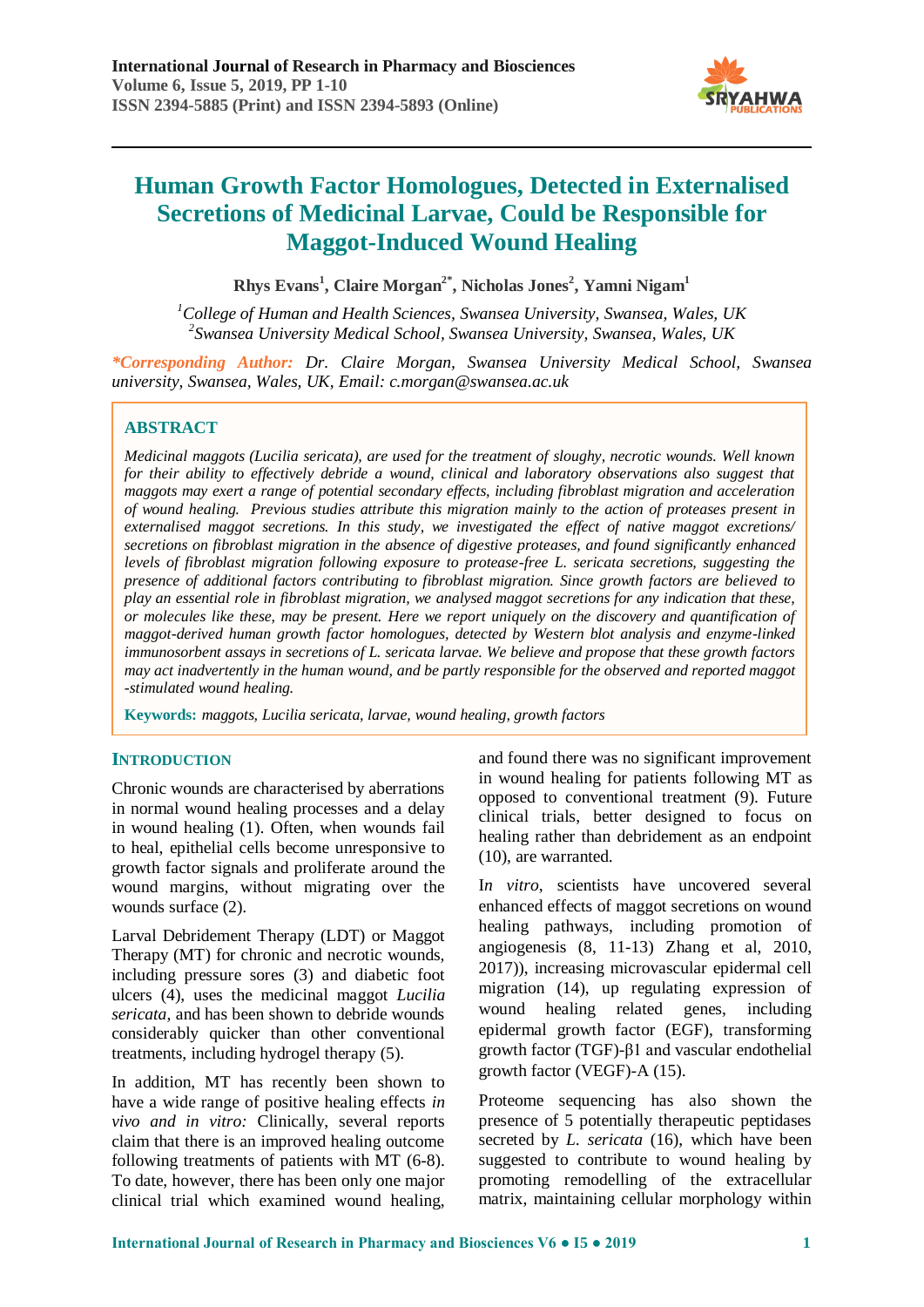the wound, promoting fibroblast migration (17) and promoting hepatocyte growth factor (HGF) secretion in fibroblasts (18).

Previous studies have attributed effects on fibroblaststo components present in larval extracts (19). More recently, reports suggested that maggot serine proteases, trypsin-like, chymotrypsin-like proteases and metalloproteinases present in externalised secretions were responsible for enhancing fibroblast migration (20-22). However, investigations into the mechanisms of fibroblast motility for wound healing have shown that several growth factors, including EGF, pDGF-BB and TGF Beta are vital for fibroblast migration (23-25). Recently, a report by Li *et al.,* (2015) showed that promotion of wound healing appears to be mediated via a TGF-β signalling pathway, which was activated in the presence of maggot extracts (26).

Maggots themselves grow into different developmental stages as they debride a wound, from tiny L1 stages, moulting twice on the wound to give rise to the final L3 stage. Larval growth of insects is still a puzzle, but is believed to be under environmental and physiological control, and dependent on the secretion of insect growth hormones (27). Conserved proteins showing homology to human growth factors have been demonstrated in a range of invertebrates and insects (28), including several in *Drosophila* (29). Decapentaplegic (Dpp), insulin-like peptides regulating the insulin receptor-signalling pathway (30), similar to the insulin receptor signalling-pathway in mammals, have been implicated in regulating growth and development in *Drosophila* (31). There have however no published reports to date of the presence of any human growth homologues in the ES of medicinal maggots.

Our study aimed to investigate if components of *L. sericata* nES, other than endogenous proteases, played a role in fibroblast migration, and in light of the above, to determine if we could detect the presence of other proteinaceous factors which could be contributing to the observed enhancement of wound healing following treatment with LDT.

## **METHODS**

## **Collection of L. Sericata Secretions**

Sterilised late larval stage 2/3 *L. sericata* larvae were supplied by Biomonde®, Bridgend, UK with nES collected as previously described  $(32)$ .

Briefly, larvae were incubated with 200 µl of sterile ultrapure water per gram of larvae in darkness, for one hour, at  $30^{\circ}$ C. Secretions were then collected, centrifuged at 10,000 x *g* for 5 minutes and the supernatant retained for testing. Where specified, PI cocktail (AEBSF at 104 mM, Aprotinin at 80 μM, Bestatin at 4 mM, E-64 at 1.4 mM, Leupeptin at 2 mM and Pepstatin A at 1.5 mM, Sigma Aldrich, Dorset, UK) was added to maggot ES at a concentration of 1µl per 1000 µl of nES. Following collection of nES, larvae were frozen to  $-20^{\circ}$ C.

## **Preparation of L. Sericatalysate**

For lysate preparation, frozen larvae were thawed at  $37^{\circ}$ C and 2 g of maggots placed in a glass homogeniser with 2 ml of RIPA buffer (Sigma Aldrich) and 20 µl of PI cocktail. Maggots were fully homogenized by hand and incubated at  $4^{\circ}$ C for 5 minutes before being centrifuged at  $6,000$  rpm for 15 minutes at  $4^{\circ}$ C. The supernatant was collected, passed through a 0.2 µm filter to remove any particulates and stored at  $-20^{\circ}$ C until required for testing.

## **Cell Culture Conditions**

Human foreskin fibroblasts (HFF-1) were cultured throughout at  $37^{\circ}$ C and  $5\%$  CO<sub>2</sub> in 250cm<sup>2</sup> flasks (Corning B.V. Life Sciences, Amsterdam, The Netherlands), in Dulbecco's modified eagle medium (DMEM) (Life Technologies, Paisley, UK) containing 15% foetal bovine serum (FBS), penicillin, streptomycin and further supplemented with 6ml glutamine. Cultured HFF-1 cells were split when fully confluent and trypsinised for 5 minutes at  $37^{\circ}$ C and  $5\%$  CO<sub>2</sub>. Trypsinisation was halted upon addition of 2ml DMEM (15% FBS). Prior to any experiment taking place, cultured HFF-1 cells were counted and viability assessed using the trypan blue exclusion method.

## **Fibroblast Migration in the Presence of L. Sericatanes and nES with Added PI**

A stock solution of  $3x10^5$  HFF-1 cells/ml was prepared in DMEM 1% FBS. One hundred µl of the stock solution were aliquoted into the wells of a 24 well plate, supplemented with 400 µl of DMEM 1% FCS and incubated at  $37^{\circ}$ C and 5%  $CO<sub>2</sub>$  for 24 hours for the cells to become fully confluent and adherent. A 20-200 µl pipette tip was used to scratch a "wound" down the centre of each well and the media aspirated and replaced with either with DMEM 1% FBS (vehicle control), 5 µg/ml nES with or without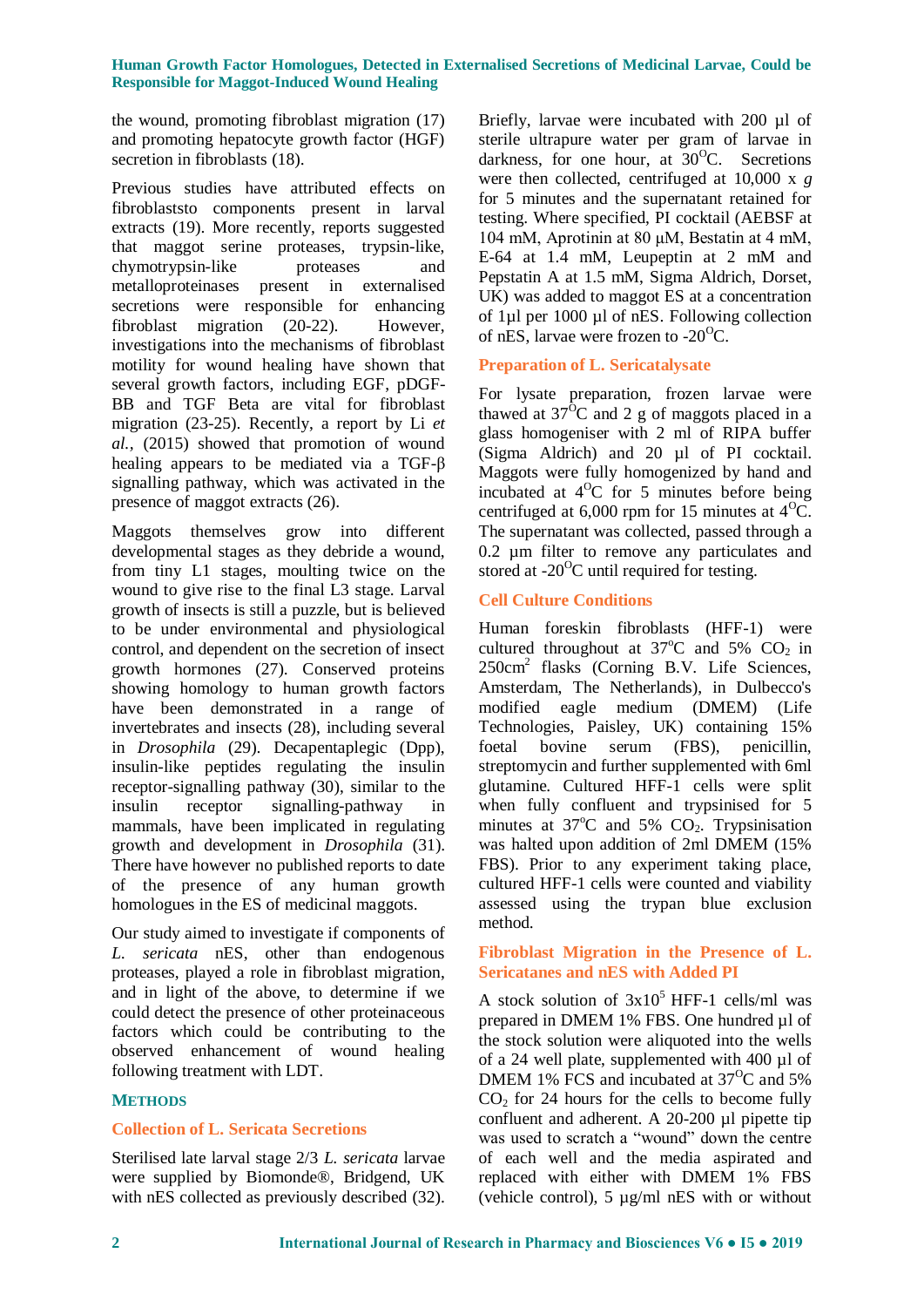PI in DMEM 1% FBS. The scratch was immediately photographed using Zen lite 2011 software on a Zeiss Axiocam ERc5s camera attached to a Zeiss primovert microscope (Carl Zeiss LTD. Cambridgeshire, UK) at x200 magnification to document the size of the wound at *t*0. As this study was only interested in the time taken for the wound to close, only the later stages of the assay were photographed from 12 hours onwards. The plate was then incubated for a further 12 hours at  $5\%$  CO<sub>2</sub> at  $37^{\circ}$ C before the wells were again photographed at x200 magnification at 12, 14 and 16 hours. The experiment was stopped after the 16 hour time point as, following observation, cells in wells exposed to nES with added PI had fully closed the wound. Cell migration was measured using ImageJ software (national Institutes of Health).

## **Western Blot Analysis**

As this was an exploratory analysis, nES was concentrated by a factor of 10 by centrifugation under reduced pressure. Five hundred microliters of nES were then retained at a concentration of x 10 with dilutions made by addition of ultrapure water.

Maggot nES, at protein concentrations ranging from 30 - 3.13 µg/ml were run on 8%, 10%, 12% or 20% tris-glycine PAGE gels (Bio-Rad Laboratories, Hemel Hempstead, UK) depending on the size of the protein of interest. For TGF-β and VEGF positive controls, lysates of the prostate cell lines PC3, LNCaP and PNT2 cells were prepared in RIPA buffer (Sigma-Aldrich) as described by the assay protocol. Materials for Western blot analysis were obtained from the following manufacturers: Primary antibodies for TGF-β and VEGF, Abcam (Cambridge, UK); recombinant human EGF and its primary antibody, R&D systems Inc. (Oxon, UK); recombinant human PDGF and its primary antibody, Cell Signalling technologies (Leiden, The Netherlands); recombinant human HGF, EMD Millipore (MA, USA) with the primary antibody obtained from Abcam; recombinant human FGF and its primary antibody, EMD Millipore; secondary mouse anti-rabbit-HRP conjugated antibody, Cell Signalling technologies; anti β-actin antibody, Abcam; secondary rabbit anti-mouse-HRP conjugated antibodies, Abcam; biotinylated molecular weight (MW) ladder and antibiotin-HRP conjugated antibody, Cell Signalling technologies; rainbow MW ladder,

Thermo Scientific (Loughborough, UK); skimmed milk powder, Sigma-Aldrich. All reagents were stored as per the manufacturer's guidelines. For VEGF and TGF-β positive controls, protein obtained from the prostate cell lines PC3, LnCAP and PNT2 were used since these cells secrete TGF-β and VEGF (33-34).

Positive controls and nES samples, along with 10 µl of MW ladder were suspended 1:1 in 2x concentrated Laemmli sample buffer (10% SDS, 4 ml; 10% glycerol, 2 ml; 1M Tris-Cl, pH 6.8, 1.2 ml, β-mercaptoethanol, 1 ml; Milli-Q water, 1 ml) and spun in a bench top mini-centrifuge for 1 minute to mix all sample constituents and remove any air bubbles before being heated to  $95^{\circ}$ C for 5 minutes. All samples along with 10 µl of rainbow ladder were loaded into the wells of an SDS-polyacrylamide gel. Any empty wells were filled with loading buffer to promote even migration of the proteins and allow any nonspecific binding to be identified. A 4% polyacrylamide stacking gel was used throughout, with the following polyacrylamide resolving gel concentrations being used for each assay: EGF, 20%; TGF-β, VEGF and PDGF, 12%; FGF, 10% HGF, 8%. All gels were run at 60V through the stacking gel and then 140V through the resolving gel. Electrophoresis was stopped once the loading front neared the bottom of the gel to assure adequate separation of the protein bands on the resolving gel. Proteins were transferred onto a nitrocellulose membrane (Amersham Pharmacia Biotech, Amersham, UK). Membranes were blocked for 30 mins with 5% non-fat dry milk in 1%tween/ trid buffered saline to inhibit nonspecific binding (all Sigma Aldrich) and incubated overnight at 4°C using primary antibodies to, HGF (1:1000), FGFb (1:1000), EGF (1:1000), PDGF-BB (1:1000), VEGF (1:1000) and TGF-β (1:1000). Membranes were washed free of primary antibody and incubated with horseradish peroxidase conjugated secondary anti-mouse/anti-rabbit antibodies (1:1000) for 1 hour at room temperature. Proteins were visualized using the Immun-Star Western chemiluminescene detection kit (Bio-Rad) and viewed using a Chemidoc XRS system (Bio-Rad). Western blots were performed at least in triplicate. As he VEGF protein in all positive control samples was present at the predicted 45 kDa in all three cell lines. Given that VEGF and β-actin are of similar sizes (45 kDa and 41 kDa respectively), once VEGF was detected, the membrane was re-probed for β-actin. As a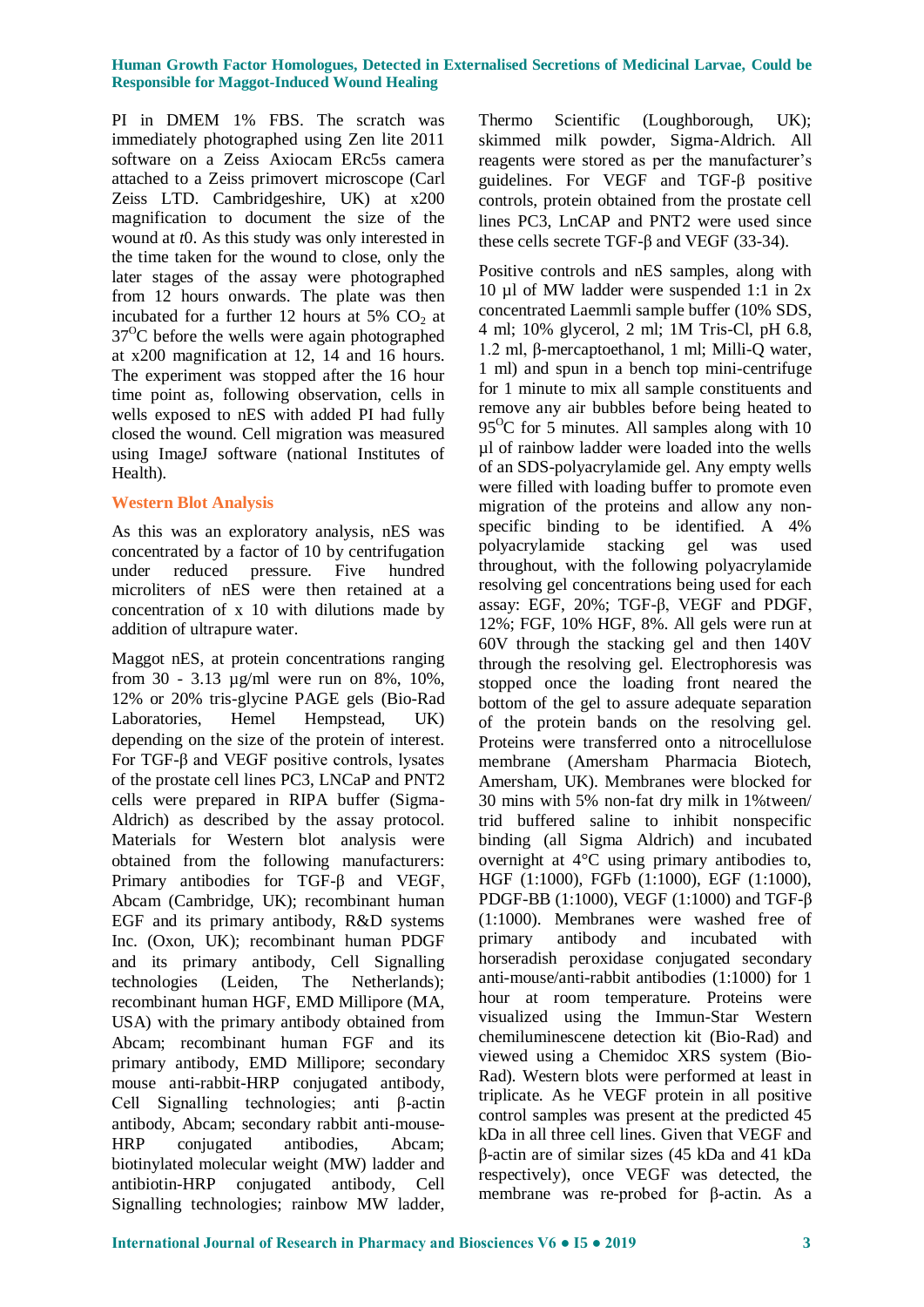result, β-actin was not present in the results. For negative controls, one well was filled with Laemmli buffer minus maggot secretions, prior to electrophoresis.

## **Enzyme-Linked Immunosorbent Assay (ELISA)**

ELISA kits for human TGF-β1, VEGF, PDGF-BB, EGF and FGFb were purchased from R&D systems (R&D systems, Oxon, UK). Maggot lysate was tested to confirm that these growth factors were being produced endogenously by *L. sericata*, with three independent batches of nES with added PI (concentrated by a factor of 6 to achieve a detectable concentration of growth factors during ELISA  $\ll 4$  pg/ml), with the exception of PDGF-BB (15 pg/ml)) tested to investigate whether these proteins were being actively secreted by the maggots. Assays were carried out as specified by the assay protocol using maggot nES and maggot lysate with added PI. For the detection of PDGF-BB and EGF, samples were incubated with conjugate for the maximum recommended time of 2 hours, suggested in the assay protocol. All plates were read spectrophotometrically at 450 nm with correction at 540 nm. The growth factor homologue concentrations detectable in nES were then corrected to the mean protein concentration of the three batches of nES  $(2519.2 \pm 0.1 \,\mu\text{g/ml})$  and expressed as pg/ml.

## **STATISTICAL ANALYSIS**

Significance was determined throughout using Students two-tailed t-test to compare

significance with *P* determined to be significant at  $\langle 0.05$ , highly significant at  $\langle 0.005$  and very highly significant at <0.001.

## **RESULTS**

### **Fibroblast Migration**

Results showed that at all time periods analysed (12, 14 and 16 hours) the migration of fibroblasts was higher in the presence of protease-free nES than in nES or vehicle control (figure 1). For example, 14 hours after treatment, fibroblast migration was significantly higher in the presence of nES with added PI  $(96.4\% \pm 1.3\%, P<0.001, n = 6)$  compared to the vehicle control  $(84.4\% \pm 3.1\%, n = 6)$  and a significantly higher (*P*<0.05) compared to fibroblasts to which nES with nES (80.4%  $\pm$ 3.0%,  $n = 6$ ), (Fig. 1). Furthermore, fibroblast migration over 16 hours resulted in >95% wound closure in five replicates and >98% closure in three replicates, significantly greater than wound closure in the vehicle control (*P* <0.05). In contrast, fibroblast migration after 16 hours following treatment with nES only increased wound closure to  $90.0\% \pm 3.0\%$  (*n*) =6), with only two replicates achieving closure of >95%. After 16 hours, there was almost complete closure of the wound (96.7%) in the presence of protease-free nES (Fig 1), compared to 82.7% and 90.0% in the vehicle control and nES wounds respectively, although the difference between the wound space in fibroblasts treated with nES and nES with added PI was not significant (*P*>0.05).



**Figure1.** *Fibroblast migration following treatment with nES and protease-free nES*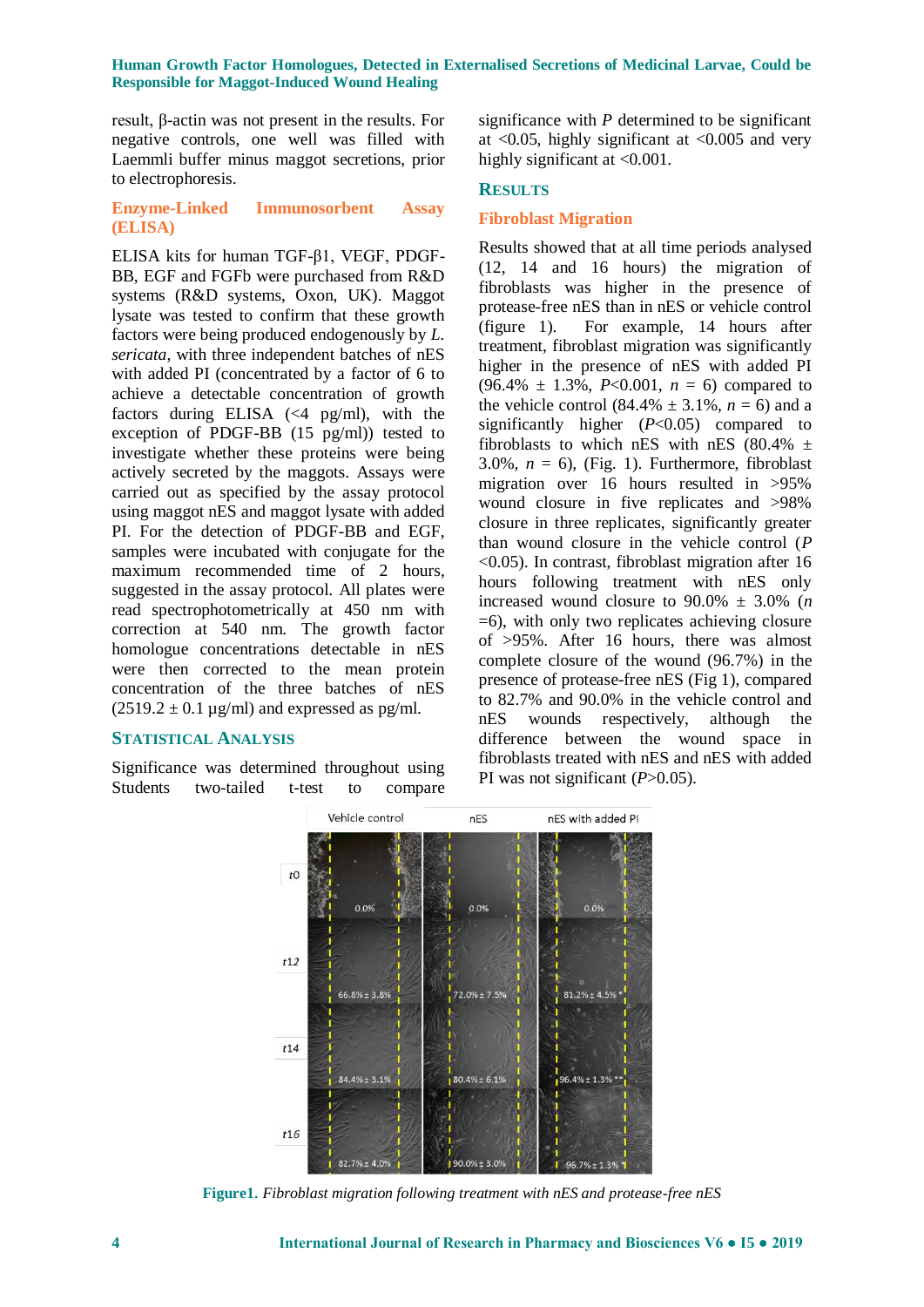A uniform wound was made in confluent HFF-1 cells using a 20-200 µl pipette tip and the images taken at x200 magnification at 0, 12, 14, 16 and 18 hours. The wound space was defined as the space between the two leading edges of fibroblasts, with the whole field of the image being measured to ensure consistency between samples. The space within the scratch was quantified by counting the number of pixels highlighted within the space between the two populations of fibroblasts. The mean number of pixels within the wound space was converted into a percentage with the mean number of pixels at *t*0 representing 0% wound closure. Percentage of wound closure at 12, 14 and 16 hours was then calculated as a percentage by comparing the number of pixels between the two population of fibroblasts at each time point to the number of pixels present in the scratch within the wound space at time 0. Data represents mean closure of the scratch compared to the time at  $t0 \pm S.E.M. * = P \le 0.05, ** = P$  $\leq 0.001$ . *n* = 6 for all replicates: nES = native excretions/secretions;  $t = \text{time}$ ; PI = protease inhibitor.

#### **Growth Factor Homology**

A number of proteins with homology to human growth factors were detected in *L. sericata* nES by Western blot analysis. Homologues for TGFβ and VEGF (Figs 2A and B) were found to be present in *L. sericata* nES at a molecular weight approximately 10 kDa lower than human TGF-β or VEGF. Conversely, protein homologues of EGF and FGF (Figs 2C and D) were detected in *L. sericata* nES at MWs of approximately 25 kDa and 29 kDa respectively, much larger than those of human EGF (6 kDa) and FGF (18 kDa). The homologues of human FGF, however, appeared to be present at a lower concentration than the other growth factors detected, as indicated by the fainter bands. Furthermore, some faint bands were observed at ~30 kDa and  $~60$  kDa. Interestingly, the homologues of human PDGF-BB detected were similar in MW to that of the recombinant human PDGF protein control (Fig. 2 E). However, homologues of HGF were not detectable (Fig. 2 F). Interestingly, with the exception of Figure2A, there appears to be no dose-dependency found in the western blots. This could be due to the low concentration of proteins present in each of the Western blots.



**Figure2.** *Representative Western blots demonstrating the presence of TGF-β (A), VEGF (B), EGF (C), FGF (D), PDGF (E) human growth factor homologues and the absence of HGF (F) human growth factor homologues in L. Sericata nES.*

*Figures 1A, C-F: lane 2, positive control; Lane 3-6 nES (30, 15, 7.5 and 3.75 µg or 25, 12.5, 6.25 and 3.13 µg for B). Figures 1B: lane 2-4, positive cell control lysates (PC-3, PNT-2, LnCAP); Lane 5-8 nES. n = >4 for all replicates.*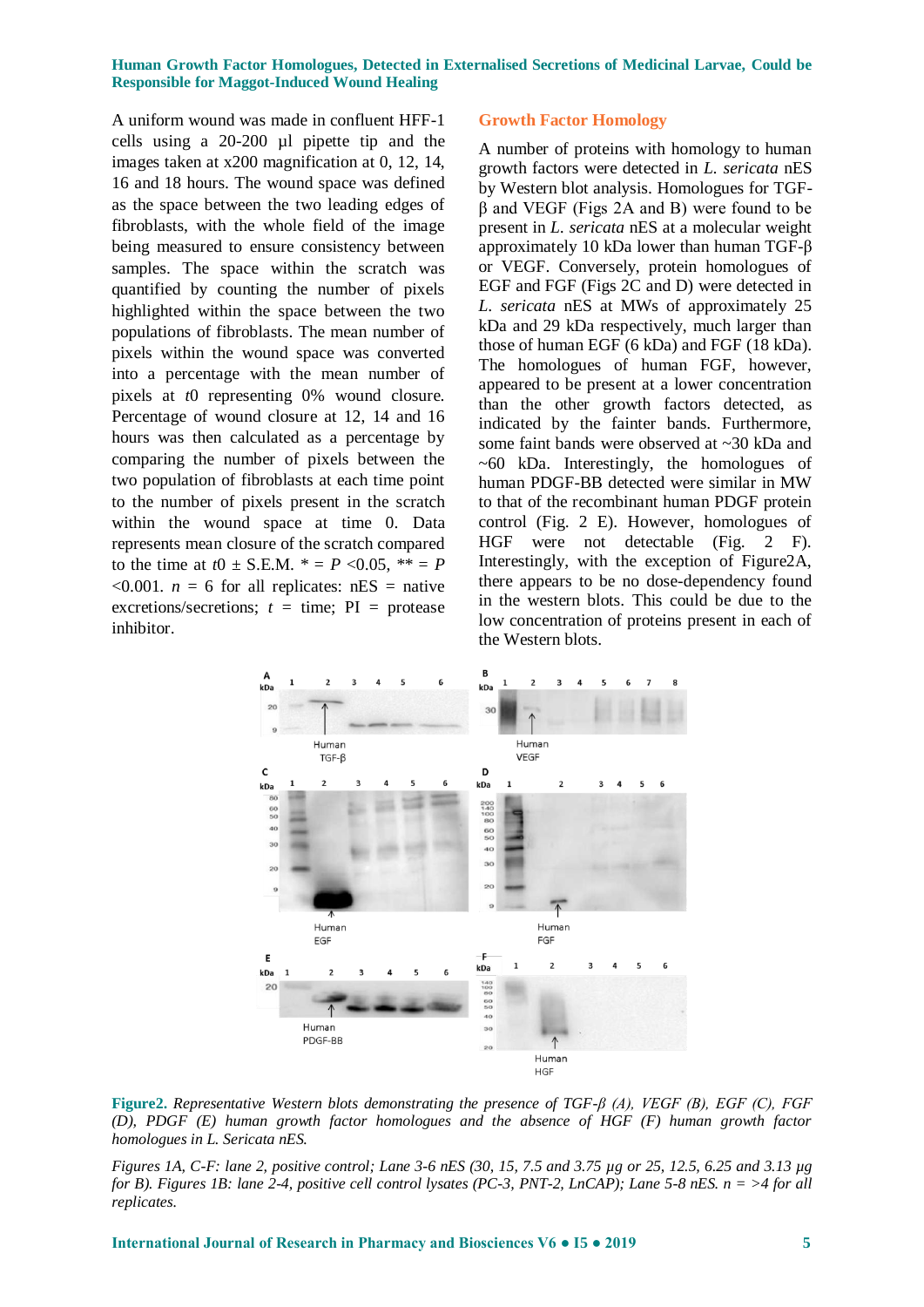Human growth factor homologues to TGF-β, VEGF, PDGF, FGF and EGF were also detectable in both *L. sericata* lysate (Fig. 3A) and in nES (Fig. 3B) by ELISA, confirming the finding of Western blot analysis. Following quantification in 6x concentrated nES at concentrations above the minimum detection limit for each assay kit, and correction back to

original mean protein concentration of the nES samples  $(2519.2 \pm 0.1 \text{ µg/ml})$ , the mean growth factor homologue concentrations per ml of nES was found to be;  $51.3 \pm 5.9$  pg/ml (TGF- $\beta$ 2), 24.9  $\pm$  0.9 pg/ml (VEGF), 2.4  $\pm$  0.7 pg/ml (PDGF-BB),  $1.8 \pm 0.4$  pg/ml (FGFb) and  $1.0 \pm$ 0.2 pg/ml (EGF).



**Figure3.** *Concentration of human growth factor homologues present in L. sericata lysate and nES*

*Luciliasericata lysate (A) and nES (B) were examined using the enzyme linked immunosorbent assay to measure the production (lysate) and excretion/secretions (nES) of 5 human growth factor homologues. Data represents the mean concentration of human growth factor homologues detected in L. Sericata lysate and nES (pg/ml) with n = 6 for each homologue tested. Error bars represent standard error of the mean*

### **DISCUSSION**

Our investigation has shown that protease-free nES was able to significantly enhance fibroblast migration. The increase in migration was higher than observed for fibroblasts in the presence of native secretions containing proteases. Previous *in vitro* investigations attributed the enhanced

fibroblast migration to endogenous maggot proteases (20-22), and whilst this has been partially confirmed in this study, as nES (without proteases inhibitors added) was able to significantly enhance fibroblast migration above the vehicle control, our results suggest that maggot-enhanced fibroblast migration may be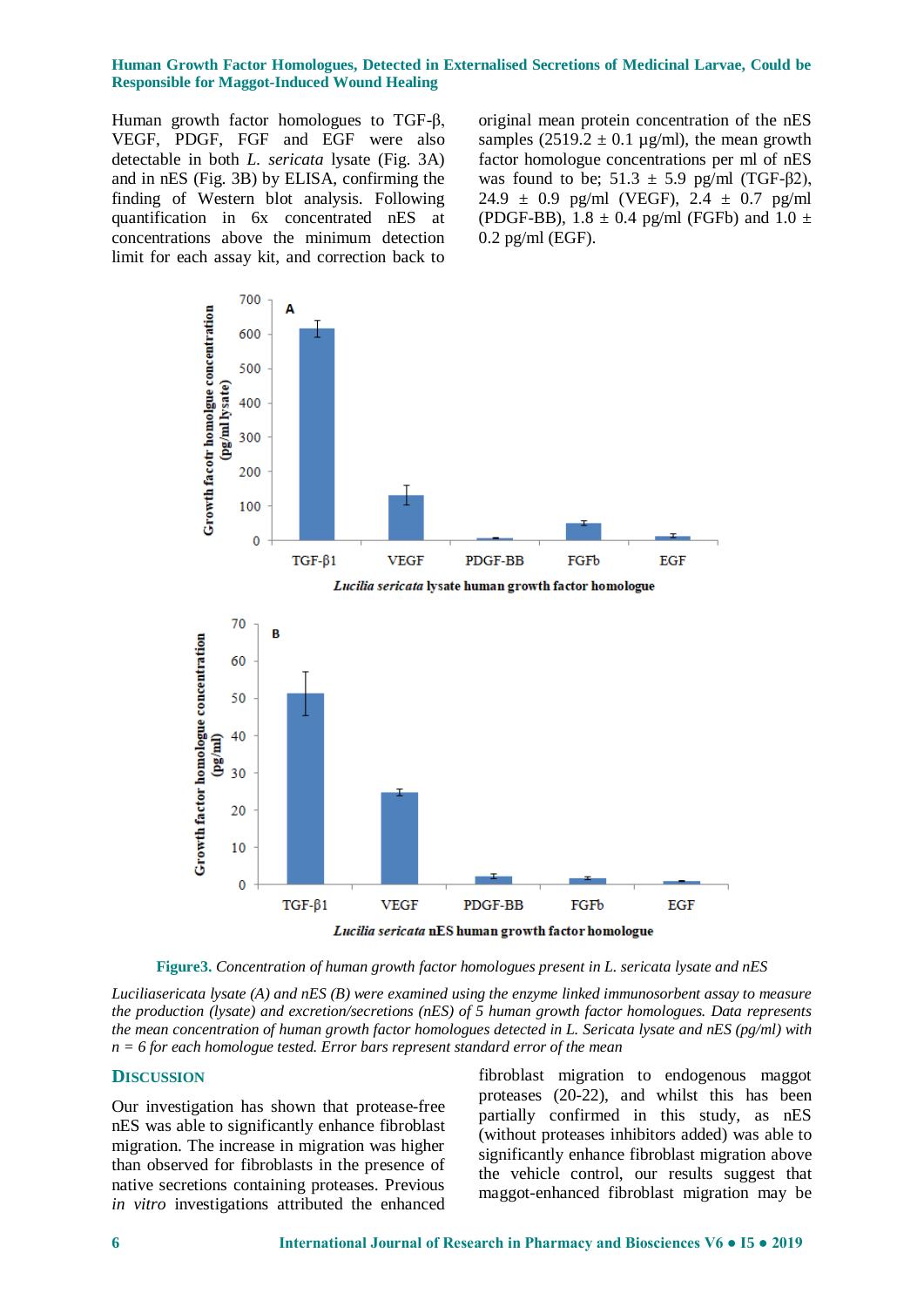due to some other or additional molecules present in larval secretions.

Investigating this further, we found that Western blot analysis using monoclonal antibodies, with no other species cross reactivity, revealed the presence of molecules with homology to human growth factors FGF, TGF-β, VEGF, EGF and PDGF-BB, growth factors integral to the wound healing process. The enzyme-linked immunosorbent assay confirmed our findings of the Western blot analysis and demonstrated that *L. sericata*larvae are able to produce and secrete proteins, homologous to TGF-β2, VEGF, PDGF, FGF and EGF.

The *L. sericata* FGF homologue was detected in *L. sericata* nES by both ELISA and Western blot analysis, although at a different MW to that of human FGF. Differences in MW between growth factors in humans and insects are however well documented in FGF (35): Fibroblast growth factor specifically in humans varies from  $17 - 34$  kDa, but is present as the 84 kDa protein branchless (Bnl) in *D. Melanogaster* (35) with these proteins being structurally similar to one another (36). All members of the FGF family have also been shown to share a conserved amino acid sequence of 120 residues that express 16% - 65% identity (35). Three FGF genes have also been detected in *D. melanogaster* and two in *Caenorhabditiselegans* (37) (genes *elg-17*(38) and *let-756*(39) which encode for an FGF-like ligand). It may therefore be likely that human FGF homologues are present in *L. sericata*nES. Furthermore, as FGF has been found to be essential for *D. melanogaster* development, but is structurally similar to vertebrate FGFs (36), it may also play a significant role in *L. sericata* development.

Transforming growth factor-β (TGF-β) homologues have also been detected in invertebrates. Members of the Bone Morphogenic Protein (BMP) super family of proteins for example are also present in *D. melanogaster*, including Dpp, 60A and screw (40). Furthermore, 60A in *D. melanogaster*  shows greater homology to human BMP 5, 6 and 7 than to Dpp (41). Members of the TGF-β family have also been described in other invertebrates including sea urchins (42). Considering its abundance in both vertebrates and invertebrates (notably *D. melanogaster*), it may be that the protein homologue for human TGF-β detected in this investigation was *L.* 

*sericata* TGF-β, which appears to show homology to *H. sapiens* TGF-β, but has a different molecular weight. *Lucilia sericata* TGF-β did also appear to be present at a relatively higher concentration than other proteins analysed. This may suggest that *L. sericata* TGF-β plays an important role in larval growth and/or development, as it does in *D. melanogaster* development (43).

The VEGF homologue detected in *L. sericata* nES was found to be approximately 10 kDa smaller than human VEGF, suggesting that a protein present within *L. sericata* nES shares homology with human VEGF. A number of VEGF proteins and VEGF receptors with homology to human VEGF proteins and receptors have been reported in *D. melanogaster*, with predicted signal peptide and central domains which are common to VEGF super family members (44). These include a VEGF receptor with homology to human VEGF receptor *Pvr*, which has been demonstrated in *D. melanogaster* gene GC8222 (cytological region 29A), with predicted signal peptide and central domains which are common to VEGF super family members (38). *Caenorhabditis elegans* PDGF/VEGF-1 has also been shown to bind and activate human VEGF receptors -1 and -2 in human umbilical vein endothelial cells inducing angiogenic responses (45). This evidence again supports the hypothesis that the proteins detected in *L. sericata* nES may be homologous to human growth factors and able to elicit a response in human cells.

The presence of EGF and PDGF-BB homologues in *L. sericata*nESIs also supported by the presence of these proteins in the *D. melanogaster* genome (44), including the EGF homologue genes *Notch* and *Delta* (Dl) (46). The results do appear to suggest that maggots produce proteins homologous to human EGF and PDGF-BB. However, no proteins homologues to human HGF were detected in *L. sericata* nES and no literature is available on the presence of HGF in insects. It may be that HGF plays no functional role in insect development was therefore not present within *L. sericata* nES.

In conclusion, this study has shown, upon inhibition of their endogenous proteases, *L. sericata* larval nES are still able to stimulate fibroblast migration, to a greater extent than nES with proteases, which were originally thought to be the main promoters of fibroblast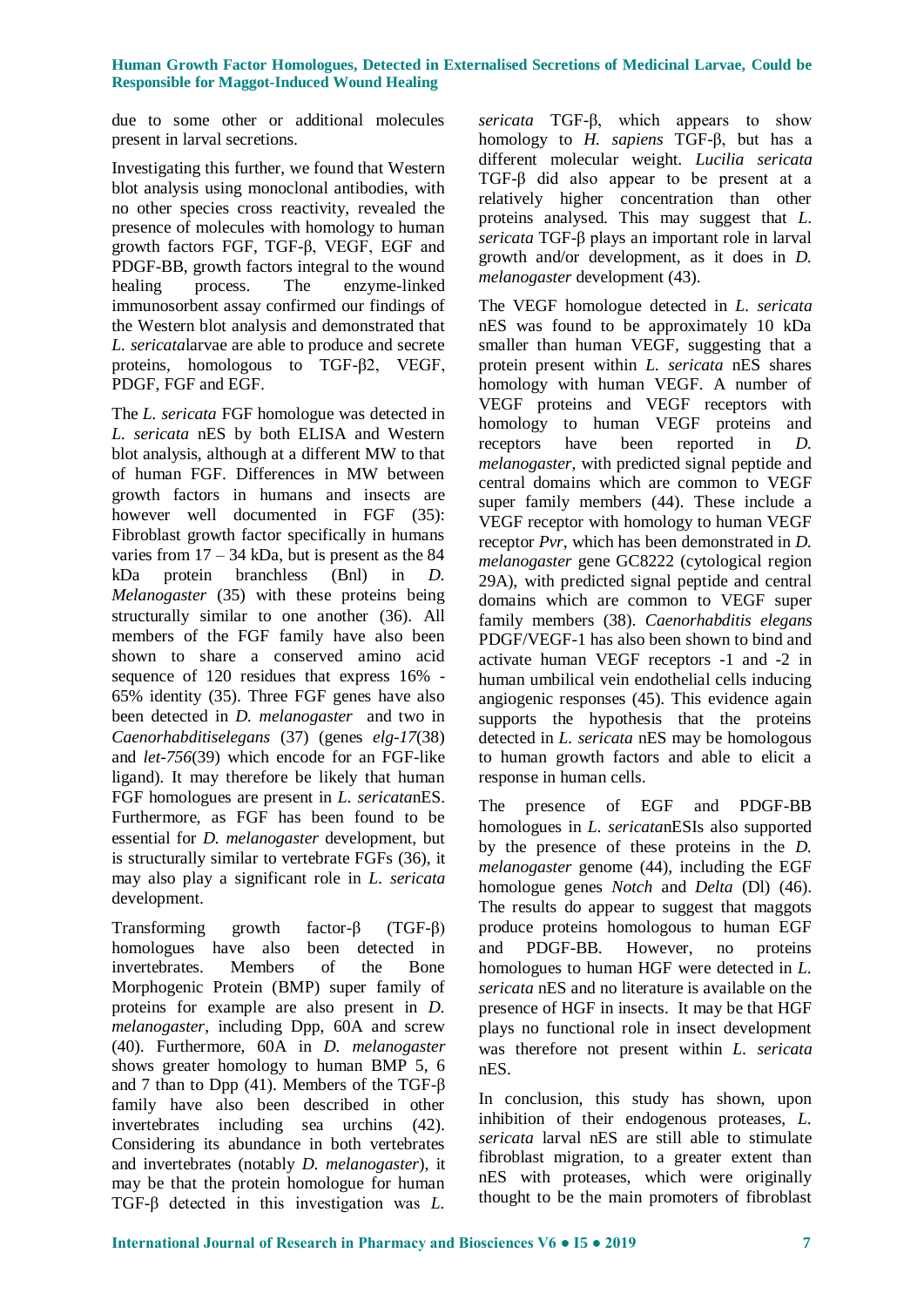migration *in vitro*. We suggest that the increase in fibroblast migration may, in part, be due to the presence of other proteins, possibly growth factor-like proteins that we have detected for the first time in maggot secretions, and which show homology to five human growth factors. Further investigations are now required to determine what concentrations of these growth factors are secreted into the wound during MT and how the concentration of growth factors secreted in the wound are able to affect fibroblast, keratinocyte proliferation and migrations, as well as any effect on angiogenesis.

#### **ACKNOWLEDGEMENTS**

We thank BioMonde for kindly providing us with maggots. Sincere thanks extended to Ben Davy, Tom McGrath and Nick Jones for undertaking additional Western blotting analysis, and Moses Phiri for help in carrying out fibroblast migration assays.

#### **REFERENCES**

- [1] Cho C-H, H-K Sung, K-T Kim, HG Cheon, GT Oh, HJ Hong et al. COMP-angiopoietin-1 promotes wound healing through enhanced angiogenesis, lymphangiogenesis, and blood flow in a diabetic mouse model. Proc. Natl. Acad. Sci. U. S. A., 2006. 103(13): p. 4946-51.
- [2] Schultz GS, RG Sibbald, V Falanga, EA Ayello, C Dowsett, K Harding et al. Wound bed preparation: a systematic approach to wound management. Wound Repair Regen., 2003. 11(s1): p. S1-S28.
- [3] Sherman RA. Maggot versus conservative debridement therapy for the treatment of pressure ulcers. Wound Repair Regen., 2002. 10(4): p. 208-14.
- [4] Sherman RA. Maggot therapy for treating diabetic foot ulcers unresponsive to conventional therapy. Diabetes Care, 2003. 26(2): p. 446-51.
- [5] Mudge E, P Price, W Neal, KG Harding. A randomized controlled trial of larval therapy for the debridement of leg ulcers: results of a multicenter, randomized, controlled, open, observer blind, parallel group study. Wound Repair Regen., 2014. 22(1): p. 43-51.
- [6] Maeda TM, Kimura CK, Takahashi KT, Ichimura KI. Increase in skin perfusion pressure after maggot debridement therapy for critical limb ischaemia. 2014 Clin Exp Dermatol 39: 911-914.
- [7] Nishijima A, Gosho M, Yoshida R, Yanagibayashi S, Takikawa M, Nishijima J, Sekido M, Yamamoto N. Effective wound bed preparation using maggot debridement therapy

for patients with critical limb ischaemia. J Wound Care. 2017 Aug 2; 26(8):483-489.

- [8] Mirabzadeh A1, Ladani MJ2, Imani B3, Rosen SA4, Sherman RA5. Maggot therapy for wound care in Iran: a case series of the first 28 patients.
- [9] J Wound Care. 2017 Mar 2; 26(3):137-143.
- [10] Dumville JC, Worthy G, Bland JM, et al. Larval therapy for leg ulcers (VenUS II): randomised controlled trial. The BMJ. 2009; 338:b773.
- [11] Sherman RA. Mechanisms of Maggot-Induced Wound Healing: What Do We Know, and Where Do We Go from Here? Evidence-Based Complementary and Alternative Medicine, vol. 2014, Article ID 592419, 13 pages
- [12] Bexfield A, A Bond, C Morgan, J Wagstaff, R Newton, N Ratcliffe et al. Amino acid derivatives from Lucilia sericata excretions/ secretions may contribute to the beneficial effects of maggot therapy via increased angiogenesis. Br. J. Dermatol., 2010. 162(3): p. 554-62.
- [13] Zhang Z, Wang S, Diao Y, Zhang J, Lv D. Fatty acid extracts from Lucilia sericata larvae promote murine cutaneous wound healing by angiogenic activity. Lipids in Health and Disease. 2010; 9:24.
- [14] Zhang J, Sun XJ, Chen J, Hu ZW, Wang L, Gu DM, Wang AP. Increasing the miR-126 expression in the peripheral blood of patients with diabetic foot ulcers treated with maggot debridement therapy.J Diabetes Complications. 2017 Jan; 31(1):241-244.
- [15] Wang S-y, K Wang, Y Xin, D-c Lv. Maggot excretions/secretions induces human microvascular endothelial cell migration through AKT1. Mol. Biol. Rep., 2010. 37(6): p. 2719-25.
- [16] Polat E, İ Aksöz, H Arkan, E Coşkunpınar, F Akbaş, İ Onaran. Gene expression profiling of Lucilia sericata larvae extraction/secretiontreated skin wounds. Gene, 2014. 550(2): p. 223-9.
- [17] Franta Z, H Vogel, R Lehmann, O Rupp, A Goesmann, A Vilcinskas. Next Generation Sequencing Identifies Five Major Classes of Potentially Therapeutic Enzymes Secreted by Lucilia sericata Medical Maggots. BioMed research international, 2016. 2016.
- [18] Polakovicova S, Š Polák, M Kuniaková, M Cambal, M Caplovicová, M Kozánek et al. The Effect of Salivary Gland Extract of Lucilia sericata Maggots on Human Dermal Fibroblast Proliferation within Collagen/Hyaluronan Membrane In Vitro: Transmission Electron Microscopy Study. Advances in Skin & Wound Care, 2015. 28(5): p. 221-6.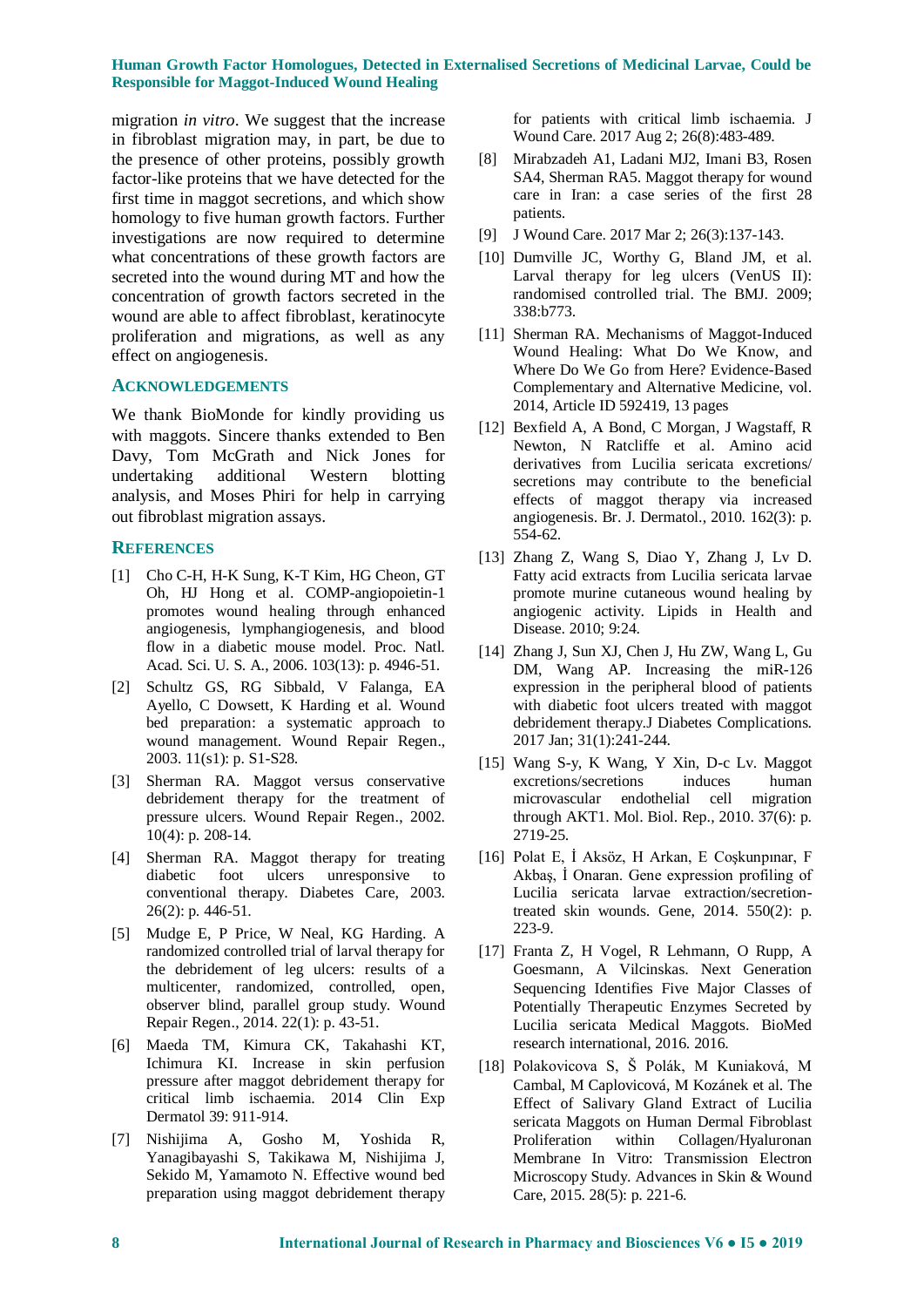- [19] Honda K, K Okamoto, Y Mochida, K Ishioka, M Oka, K Maesato et al. A novel mechanism in maggot debridement therapy: protease in excretion/secretion promotes hepatocyte growth factor production. American Journal of Physiology-Cell Physiology, 2011. 301(6): p. C1423-C30.
- [20] Prete PE. Growth effects of Phaenicia sericata larval extracts on fibroblasts: Mechanism for wound healing by maggot therapy. Life Sci., 1997. 60(8): p. 505-10.
- [21] Horobin A, K Shakesheff, S Woodrow, C Robinson, D Pritchard. Maggots and wound healing: an investigation of the effects of secretions from Lucilia sericata larvae upon interactions between human dermal fibroblasts and extracellular matrix components. Br. J. Dermatol., 2003. 148(5): p. 923-33.
- [22] Horobin AJ, KM Shakesheff, DI Pritchard. Maggots and wound healing: an investigation of the effects of secretions from Lucilia sericata larvae upon the migration of human dermal fibroblasts over a fibronectin-coated surface. Wound Repair Regen., 2005. 13(4): p. 422-33.
- [23] Horobin AJ, KM Shakesheff, DI Pritchard. Promotion of human dermal fibroblast migration, matrix remodelling and modification of fibroblast morphology within a novel 3D model by Lucilia sericata larval secretions. J. Invest. Dermatol., 2006. 126(6): p. 1410-8.
- [24] Westermark B, Blomquist E. Stimulation of fibroblast migration by epidermal growth factor.Cell Biol Int Rep. 1980 Jul; 4(7):649-54.
- [25] Li W, Fan J, Chen M, et al. Mechanism of Human Dermal Fibroblast Migration Driven by Type I Collagen and Platelet-derived Growth Factor-BB. Hynes R, ed. Molecular Biology of the Cell. 2004; 15(1):294-309.
- [26] Acharya PS, Majumdar S, Jacob M, Hayden J, Mrass P, Weninger W, Assoian RK, Puré E. Fibroblast migration is mediated by CD44 dependent TGF beta activation. J Cell Sci. 2008 May 1; 121(Pt 9):1393-402.
- [27] Li PN, H Li, LX Zhong, Y Sun, LJ Yu, ML Wu et al. Molecular Events Underlying Maggot Extract Promoted Rat in vivo and Human in vitro Skin Wound Healing. Wound Repair Regen., 2015. 23(1): p. 65-73.
- [28] Nijhout HF, Riddiford LM, Mirth C, Shingleton AW, Suzuki Y, Callier V. The Developmental Control of Size in Insects. Wiley interdisciplinary reviews Developmental biology. 2014; 3(1):113-134. doi:10.1002/wdev.124.
- [29] Ottaviani E, A Franchini, D Kletsas, C Franceschi. Presence and role of cytokines and growth factors in invertebrates. Italian Journal of Zoology, 1996. 63(4): p. 317-23.
- [30] Muskavitch MA FM Hoffmann. 10 Homologs of Vertebrate Growth Factors in Drosophila melanogaster and Other Invertebrates. Curr. Top. Dev. Biol., 1990. 24: p. 289-328.
- [31] Akiyama T MC Gibson. Decapentaplegic and growth control in the developing Drosophila wing. Nature, 2015.
- [32] Oldham S E Hafen. Insulin/IGF and target of rapamycin signaling: a TOR de force in growth control. Trends in cell biology, 2003. 13(2): p. 79-85.
- [33] Evans R, E Dudley, Y Nigam. Detection and partial characterisation of antifungal bioactivity from the secretions of the medicinal maggot, Lucilia sericata. Wound Repair Regen., 2015.
- [34] Pei Z, D Lin, X Song, H Li, H Yao. TLR4 signaling promotes the expression of VEGF and TGFβ 1 in human prostate epithelial PC3 cells induced by lipopolysaccharide. Cell. Immunol., 2008. 254(1): p. 20-7.
- [35] Blanchère M, E Saunier, C Mestayer, M Broshuis, I Mowszowicz. Alterations of expression and regulation of transforming growth factor β in human cancer prostate cell lines. J. Steroid Biochem. Mol. Biol., 2002. 82(4–5): p. 297-304.
- [36] Eswarakumar V, I Lax, J Schlessinger. Cellular signaling by fibroblast growth factor receptors. Cytokine Growth Factor Rev., 2005. 16(2): p. 139-49.
- [37] Ornitz DM. FGFs, heparan sulfate and FGFRs: complex interactions essential for development. Bioessays, 2000. 22(2): p. 108-12.
- [38] Ornitz DM N Itoh. Fibroblast growth factors. Genome Biol., 2001. 2(3): p. 1-12.
- [39] Burdine RD, EB Chen, SF Kwok, MJ Stern. egl-17 encodes an invertebrate fibroblast growth factor family member required specifically for sex myoblast migration in Caenorhabditis elegans. Proc. Natl. Acad. Sci. U. S. A., 1997. 94(6): p. 2433-7.
- [40] Roubin R, K Naert, C Popovici, G Vatcher, F Coulier, J Thierry-Mieg et al. let-756, a C. elegans fgf essential for worm development. Oncogene, 1999. 18(48): p. 6741-7.
- [41] Kutty G, RK Kutty, W Samuel, T Duncan, C Jaworski, B Wiggert. Identification of a New Member of Transforming Growth Factor-Beta Super family in Drosophila: The First Invertebrate Activin Gene. Biochem. Biophys. Res. Commun., 1998. 246(3): p. 644-9.
- [42] Wharton KA, GH Thomsen, WM Gelbart. Drosophila 60A gene, another transforming growth factor beta family member, is closely related to human bone morphogenetic proteins. Proc. Natl. Acad. Sci. U. S. A., 1991. 88(20): p. 9214-8.